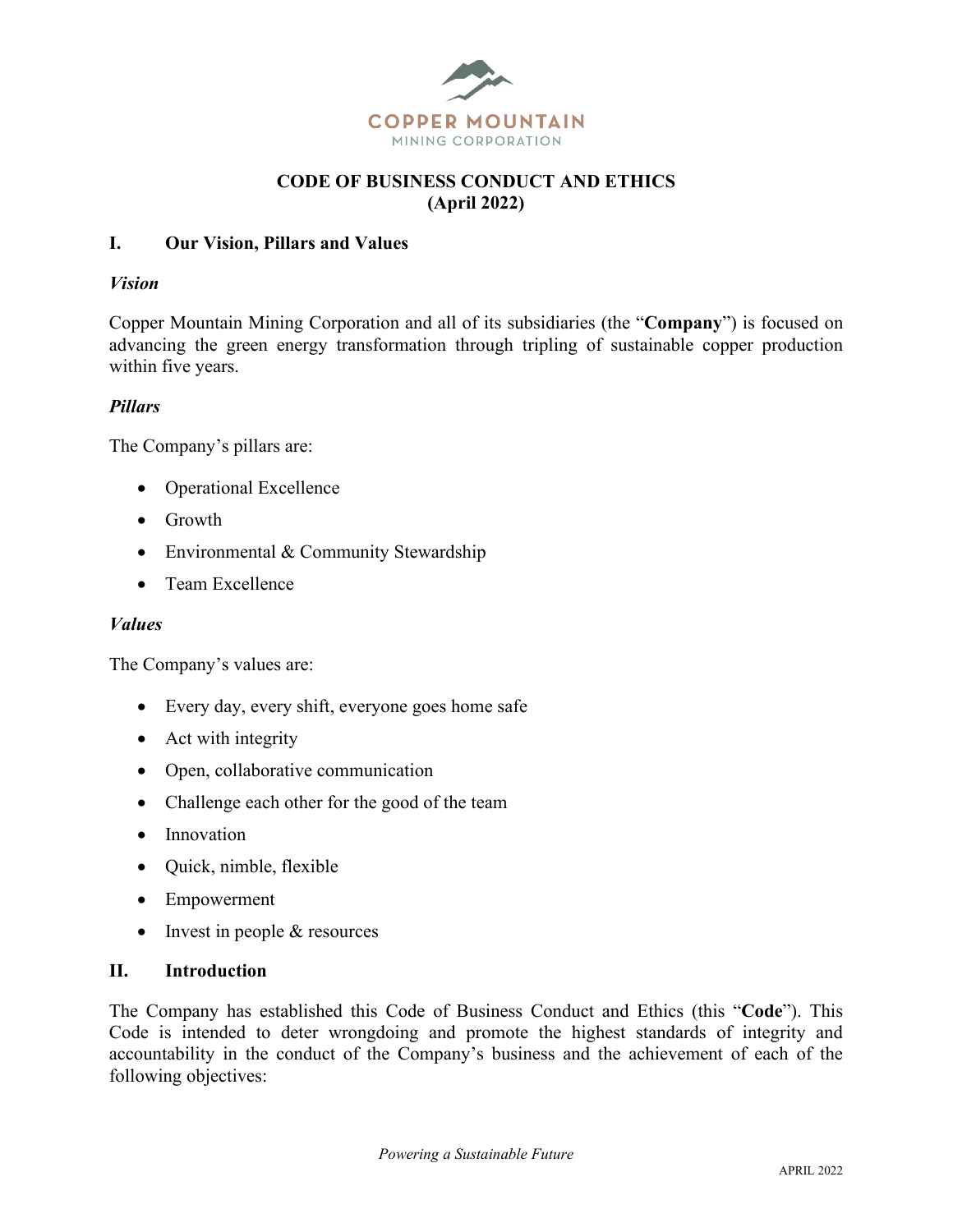- Honest and ethical conduct, including ethical interactions with government officials and the ethical handling of actual or apparent conflicts of interest between personal and professional relationships;
- Full, fair, accurate, timely, understandable and transparent disclosure in periodic reports and documents filed by the Company and in other public communications made by the Company;
- Compliance with all applicable government, regulatory and stock exchange laws, rules and regulations;
- Prompt internal reporting of violations of this Code to the appropriate persons identified in this Code; and
- Accountability for compliance with this Code.

This Code covers a wide range of business practices and procedures. It does not cover every issue that may arise, but it sets out basic principles to guide you in the conduct of business on behalf of the Company. This Code is intended to operate alongside the specific policies referred to in this Code, as well as any additional policies, procedures or standards the Company may establish from time to time.

# **III. Application**

This Code applies to all of the Company's directors, officers, employees, contractors and consultants. In this Code, these individuals are referred to as "**you**" or "**your**".

# **IV. Accountability**

As directors, officers or employees, the Company expects you to:

- Understand the requirements of your position, including the Company's expectations and the laws, rules and regulations that apply to your activities on behalf of the Company;
- Become familiar and comply with this Code, the Company's other policies, procedures and standards and all applicable laws, rules and regulations that apply to your activities on behalf of the Company;
- Participate in any compliance training the Company may conduct from time to time; and
- Report any violation of this Code of which you become aware.

# **V. Responsibility for this Code**

The Board of Directors of the Company (the "**Board**") has approved the standards of business conduct and ethics contained in this Code. The Board oversees compliance with this Code, which may be updated from time to time to reflect changes in the legal and regulatory framework applicable to the Company, the business practices within the Company's industry, the Company's own business practices and the prevailing ethical standards of the communities in which the Company operates.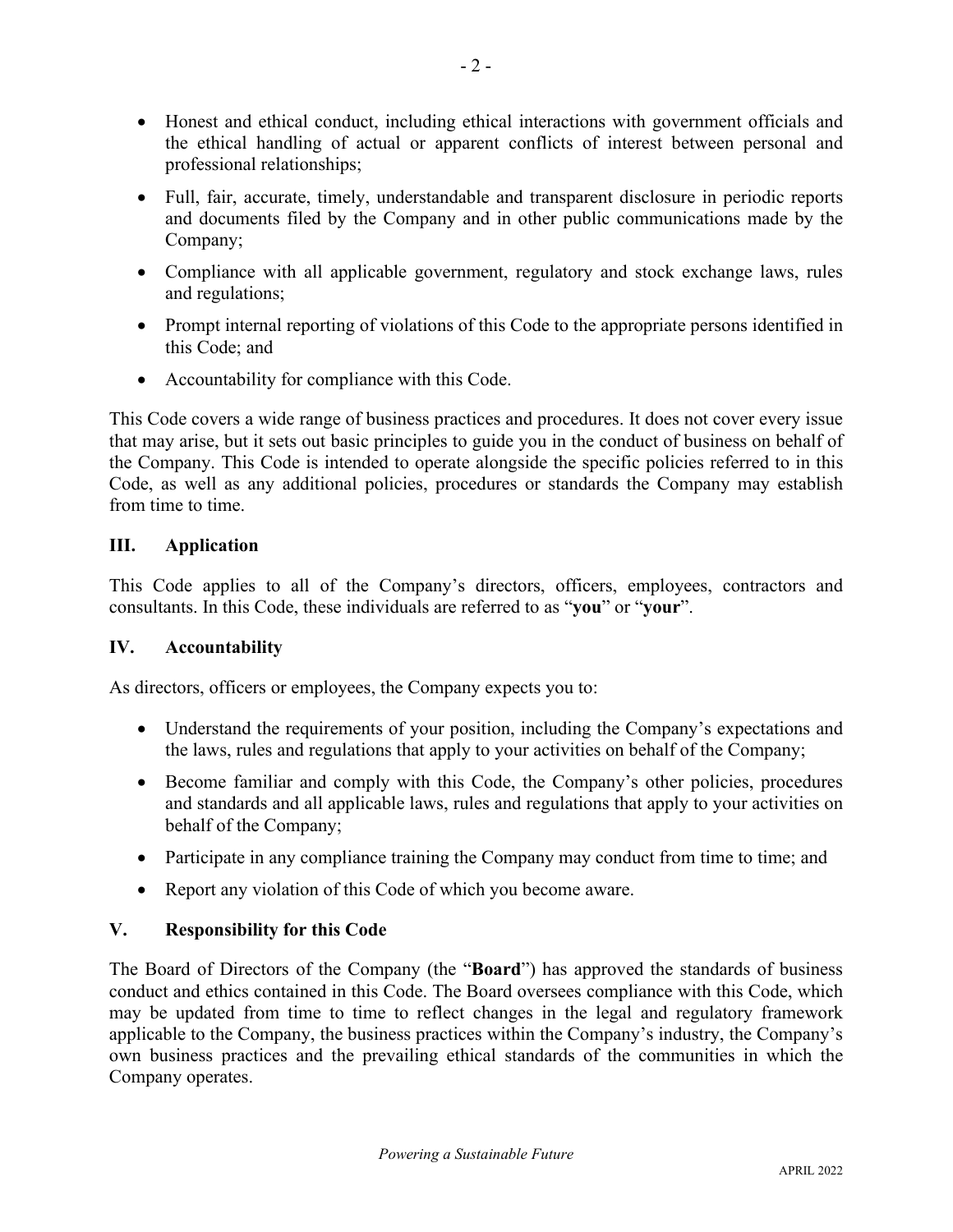The Company's Vice President, General Counsel and Corporate Secretary is responsible for the administration of this Code. If you are an employee and have any questions about this Code, need guidance regarding any course of conduct or want to report any violation of this Code, you should first raise the matter with your immediate supervisor. However, if you are not comfortable raising the matter with your immediate supervisor, you should raise the matter with the Vice President, General Counsel and Corporate Secretary. Directors and officers should direct any questions or concerns about this Code directly to the President and Chief Executive Officer or the Vice President, General Counsel and Corporate Secretary.

## **VI. Respectful Workplace**

Respect for the rights and dignity of others is an integral part of the Company's commitment to the individual and promoting a positive work environment. To facilitate and recognize respect and contribution among the Company's employees, the Company has established the following standards with respect to its objectives:

- To attract and retain a highly talented workforce;
- Not to discriminate in violation of any applicable laws, rules or regulations including on the basis of race, religion, ethnicity, national origin, colour, gender, age, sexual orientation, citizenship, marital status, pregnancy or disability or any other legallyprotected characteristic;
- To encourage development of skills through training, education and job opportunities;
- To encourage open dialogue in the workplace and opportunities for feedback at all levels;
- To prohibit harassment in the workplace consistent with all applicable laws, rules and regulations;
- To make the safety and security of the Company's employees a priority; and
- To respect all workers' rights to dignity and personal privacy consistent with all applicable laws, rules and regulations.

## **VII. Health, Safety, Environment & Sustainability**

The Company is committed to managing and operating its assets in a manner that is protective of human health and safety and the environment, respects human rights and involves active engagement with host communities. It is the Company's policy to comply, in all material respects, with applicable health, safety and environmental laws and regulations. You are also expected to comply with the Company's policies, management systems, standards and procedures relating to health, safety, security, the environment, human rights, community engagement and sustainability. Such policies include each of our *Health and Safety Policy* and *Environmental Policy*.

## **VIII. Accounting Policies**

The Company will make and keep books, records and accounts which present accurately, fairly and in reasonable detail all transactions.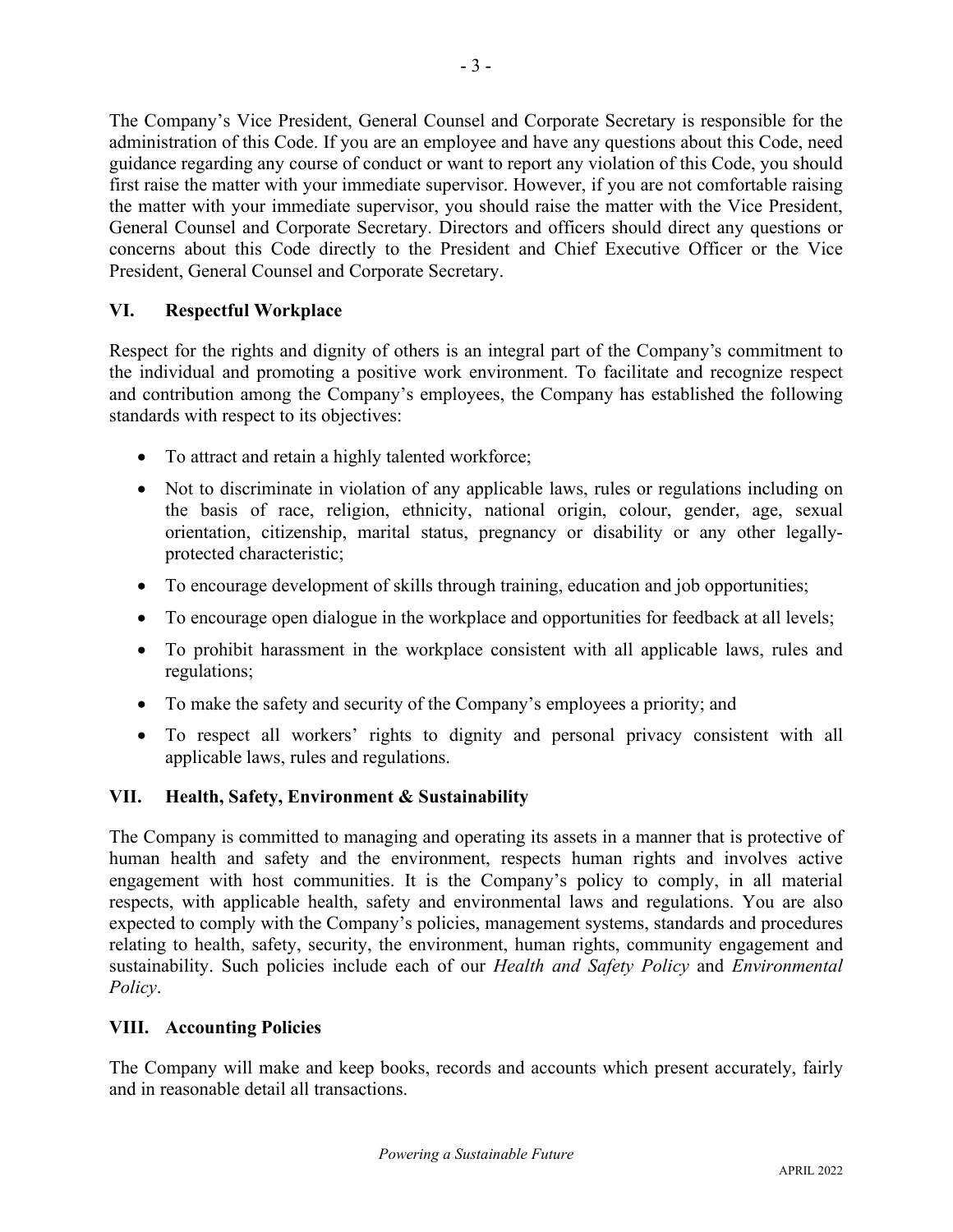Accounting procedures and controls are prescribed by, among other things, the Company's policies, procedures and standards. You are prohibited from directly or indirectly falsifying or causing to be false or misleading any financial or accounting book, record or account. You are also prohibited from directly or indirectly manipulating an audit and from destroying or tampering with any record, document or tangible object with the intent of obstructing a pending or contemplated audit, review or investigation. Your involvement in any of these prohibited activities or other illegal conduct will subject you to penalties under applicable laws and regulations, as well as discipline by the Company up to and including dismissal.

You may not directly or indirectly:

- Make or cause to be made a false or misleading statement; or
- Omit to state, or cause another person to omit to state, any material fact necessary to make statements made not misleading,

in connection with the audit of financial statements by independent accountants, the preparation of any required reports, whether by independent or internal accountants, or any other work which involves or relates to the filing of a document with the applicable securities regulatory authorities.

### **IX. Compliance with Laws, Rules and Regulations**

The Company is committed to compliance with the laws, rules and regulations by which it is governed, which includes all applicable laws, rules and regulations in the jurisdictions in which the Company does business. The Company seeks to conduct its business with integrity and, in doing so, strives to comply both with the letter and the spirit of applicable laws, rules and regulations. All illegal activities and conduct are prohibited, regardless of whether they are specifically identified in this Code. Where applicable laws do not govern a situation or where such laws are unclear or conflicting, you should discuss the situation with the Vice President, General Counsel and Corporate Secretary.

If you are operating outside of Canada, you have a special responsibility to know and obey laws and regulations of countries where you act for the Company and to conduct yourself in accordance with local business practices. The Company recognizes that laws, regulations, business practices and customs vary throughout the world and that, in certain cases, may be different from laws, regulations, business practices and customs in Canada.

## **X. Confidential and Proprietary Information**

The Company's policy is to ensure that all of its operations, activities and business affairs are kept confidential to the greatest extent possible unless and until public disclosure becomes appropriate or required by applicable laws, rules or regulations. Confidential information about the Company belongs to the Company, must be treated with strictest confidence and, generally speaking, is not to be disclosed or discussed with others. The requirement to maintain the confidentiality of information remains even after you cease to be employed by us. The Company's procedures relating to proper disclosure of its confidential business information are set out in the Company's *Timely Disclosure and Confidentiality Policy*.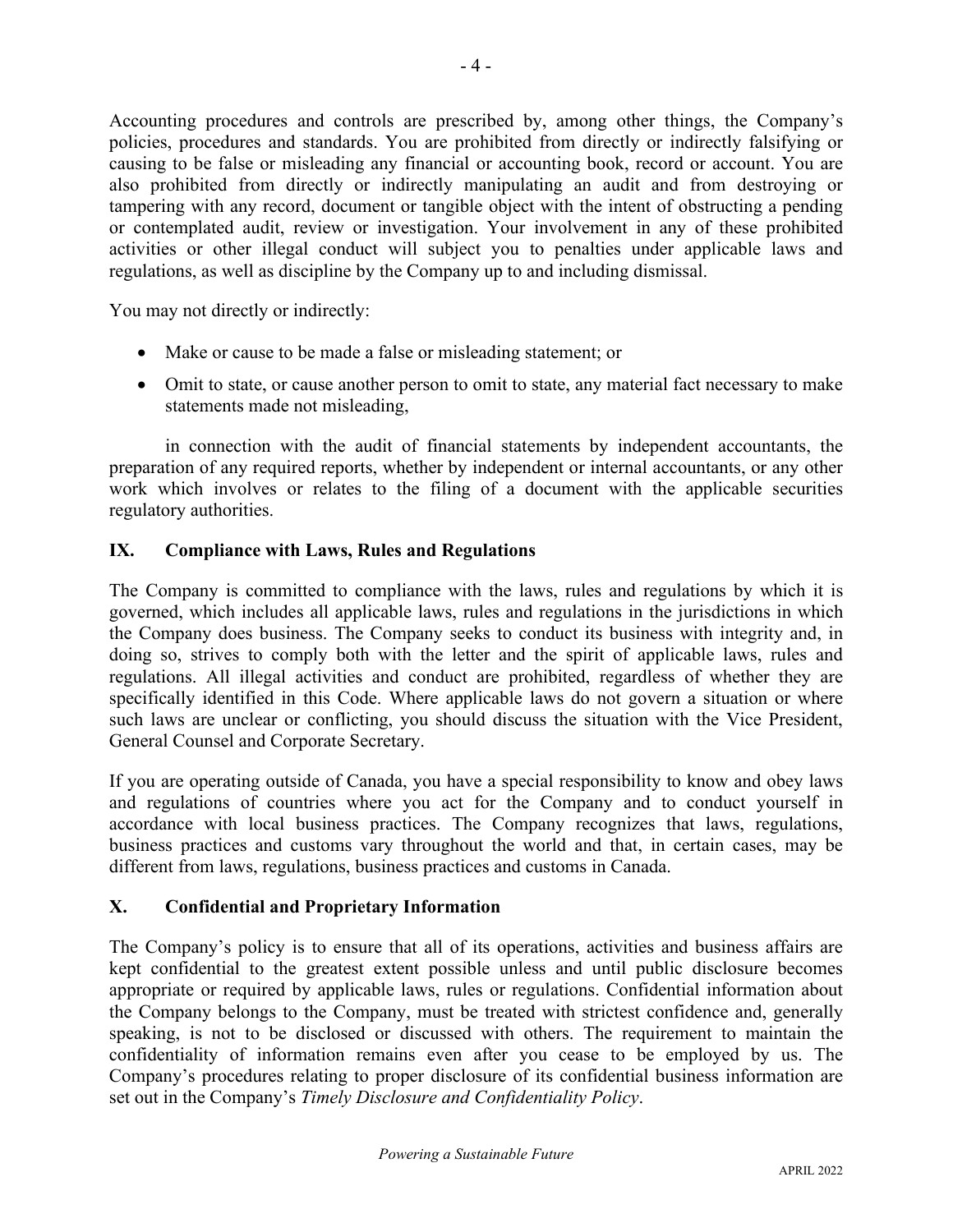Unless otherwise agreed to in writing, confidential and proprietary information includes any and all non-public information, methods, inventions, improvements or discoveries, whether or not patentable or copyrightable, and any other information of a similar nature disclosed to you or otherwise made known to the Company as a consequence of or through your employment or association with the Company (including information originated by you). This can include, but is not limited to, information regarding the Company's business, products, processes, and services. It also can include information relating to research, development, inventions, trade secrets, intellectual property of any type or description, data, business plans, marketing strategies, engineering, contract negotiations and business methods or practices.

The unauthorized disclosure of the Company's confidential information could impair its value to the Company and provide competitors, suppliers or others an unfair advantage. You are responsible for safeguarding the Company's information and complying with established security controls and procedures. If a situation arises where the disclosure of confidential information is necessary for business reasons, the person who receives the confidential information must be advised that it is to be kept confidential and, in many cases, will need to sign a confidentiality agreement prior to the disclosure being made.

All records, notes, memoranda and other documents of any kind whatsoever containing information of a secret, proprietary or confidential nature relating to the Company made or compiled by you or made available to you prior to or during the term of your employment or association with the Company, unless otherwise agreed to in writing, belong to the Company. You must hold all such documents in trust solely for the Company's benefit and deliver them to the Company on the termination of your employment or association with the Company or at any other time that the Company requests.

You must also maintain the confidentiality of all personal information provided to, or held by, the Company and ensure that such personal information is not disclosed to other directors, officers or employees unless it is reasonably required by them to perform their jobs. You must not disclose such personal information to third parties unless required by applicable laws, rules or regulations (and then only to the extent required) or unless the informed consent of the relevant individual has been obtained. Personal information must be dealt with in accordance with all applicable privacy laws. The obligation to preserve confidential information continues even after your employment or association with the Company ends.

# **XI. Conflicts of Interest**

You have a primary business responsibility to the Company and must avoid any activity that may interfere or conflict, or have the appearance of interfering or conflicting, with the performance of this responsibility. Business decisions must be based solely on the best interests of the Company, without regard to personal, family or other extraneous considerations.

Conflicts of interest can arise in virtually every area of the Company's operations. A "conflict of interest" exists whenever an individual's personal interests interfere or conflict with the interests of the Company. You must strive to handle in an ethical and practical manner actual or apparent conflicts of interest between personal and professional relationships. You must make decisions in the best interest of the Company. Business, financial or other relationships with suppliers,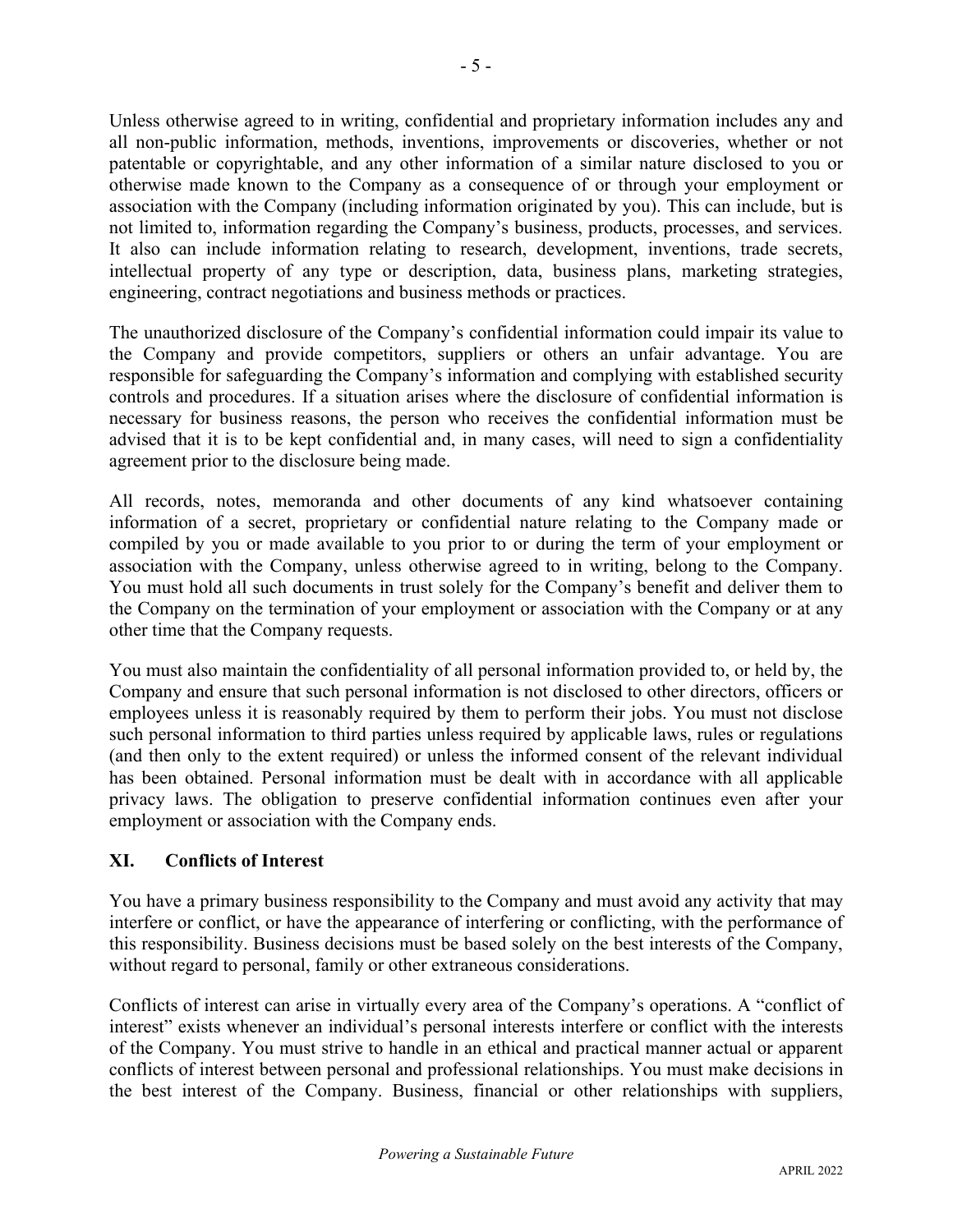customers or competitors that might impair or appear to impair the exercise of your judgment should be avoided.

If you are an employee, you should report any actual or potential conflict of interest, involving yourself or others that you become aware of, to your supervisor, who should then report it to the Vice President, General Counsel and Corporate Secretary, so the situation can be evaluated and resolved appropriately. If you are an officer or director, you should report any actual or potential conflict of interest involving yourself or others that you become aware of to the President and Chief Executive Officer or the Vice President, General Counsel and Corporate Secretary. While an actual or potential conflict of interest is not necessarily a violation of this Code, failing to disclose it is.

## **XII. Outside Directorships and Positions**

If you are an employee of the Company, you may not accept an appointment as a director of an outside business organization unless such appointment is approved by the President and Chief Executive Officer. You may, however, act as a director of a charitable organization, provided such organization's purposes do not conflict with the Company's interests, and such directorship will not otherwise interfere with the due performance of your work.

There are a number of factors and criteria that may be used in determining whether or not to approve an employee's request for an outside business directorship. Directorships in outside companies should satisfy a number of business considerations including: furthering the interests of the Company; not detracting in any material way from the director's ability to fulfill his or her commitments to the Company; and not raising the possibility of a conflict of interest. When evaluating such requests, the Company will also take into consideration the time commitment and potential personal liabilities arising from the responsibilities associated with any particular outside directorship.

If you are a director of the Company, you may not accept an appointment as a director of a public corporation unless such appointment is approved by the Chair of the Corporate Governance Committee and the Chair of the Board of Directors of the Company.

# **XIII. Corporate Opportunities**

You may not take personal advantage of, or obtain personal gain from, an opportunity learned of or discovered during the course and scope of your employment or association with the Company when that opportunity could be of benefit or interest to the Company. In addition, you may not compete with the Company or use its property, information or position for personal gain. You have a duty to the Company to advance the Company's legitimate business interests when the opportunity to do so arises.

# **XIV. Protection and Use of the Company's Assets**

You must protect the Company's assets and ensure their efficient use for legitimate business purposes. The Company's property should not be misused and may not be sold, loaned or given away regardless of condition or value, without proper authorization. Theft, carelessness and waste have a direct impact on the Company's profitability.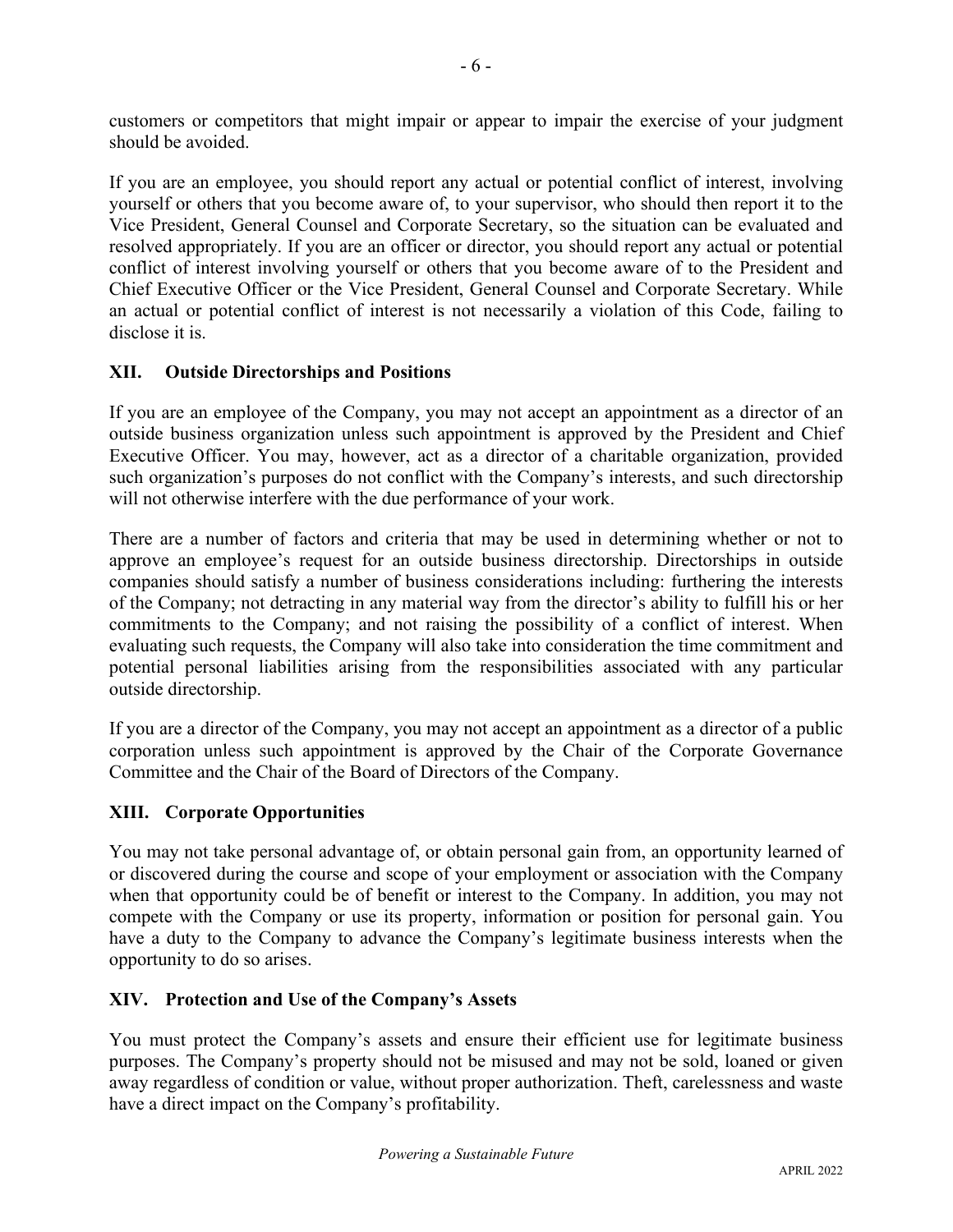You may not engage in any act that involves theft, fraud, embezzlement, misappropriation or wrongful conversion of any property, including the Company's property, regardless of whether or not such act could result in a criminal proceeding. This prohibition includes unauthorized use of the Company's communications equipment, computers and related facilities or other assets of the Company.

You are personally responsible and accountable for the proper expenditure of the Company's funds, including money spent for travel expenses or for business entertainment. You are also responsible for the proper use of property over which you have control, including both the Company's property and funds and property that has been entrusted to your custody.

## **XV. Communication, Internet and E-Mail Use**

The Company places certain restrictions on use of the Internet and e-mail at the workplace and the Company's equipment or systems. Officers and employees may be provided with telephones, tablets, mobile devices and computers and software, including network access to computing systems such as the Internet and e-mail, in order to perform their duties and responsibilities and to efficiently manage proprietary information in a secure and reliable manner. As with other equipment and assets of the Company, you are responsible for the appropriate use of these assets. Except for limited personal use of the Company's telephones, tablets, mobile devices and computers/e-mail that does not interfere with the performance of your duties and responsibilities, such equipment may only be used for business purposes.

## **XVI. Disclosure Principles and Policy**

The Company's reputation and continued success depend on the accurate, complete and timely disclosure of information about the Company in its financial and non-financial disclosures and filings with the applicable securities regulatory authorities. Proper reporting of reliable, truthful and accurate information is a complex process involving cooperation among many. The Company must work together to ensure that reliable, truthful and accurate information is disclosed to the public.

The Company must disclose to the applicable securities regulatory authorities, current security holders and the investing public, information that is required, and any additional information that may be necessary to ensure the required disclosures are not misleading or inaccurate. The Company requires you to participate in the disclosure process in accordance with our *Timely Disclosure and Confidentiality Policy*, which is overseen by the Disclosure Committee appointed in accordance with such policy. The disclosure process is designed to record, process, summarize and report material information as required by all applicable laws, rules and regulations. Participation in the disclosure process is a requirement of a public company, and full cooperation with members of the Disclosure Committee and other officers and employees in the disclosure process is a requirement of this Code.

Any other reports or information provided on the Company's behalf to federal, provincial, territorial, state, local or foreign governments must also be accurate and complete. You are required to assist the Company in providing reports and information that meet this standard. Any omission, misstatement or lack of attention to detail could result in a violation of the reporting laws, rules and regulations applicable to the Company.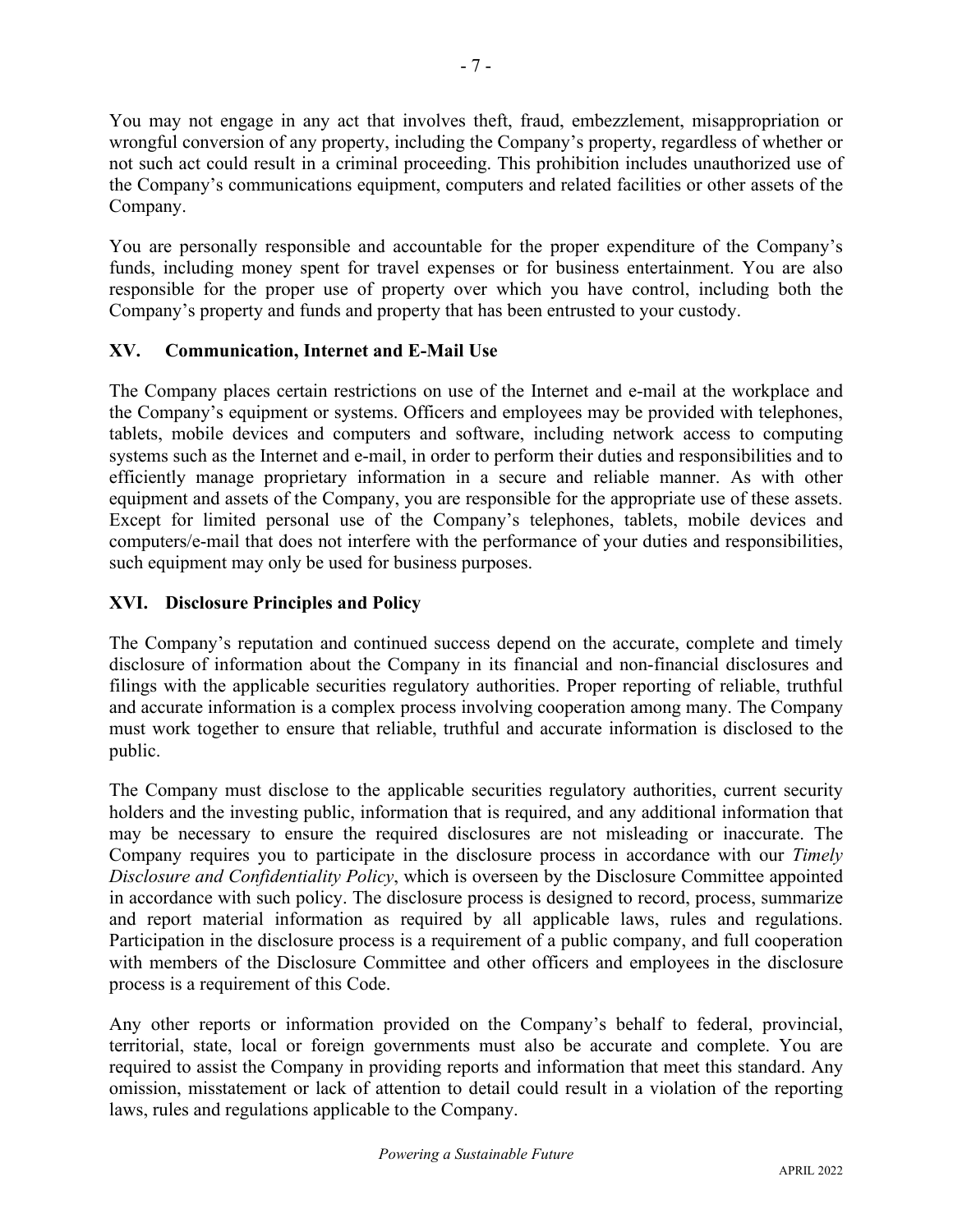### **XVII. Insider Trading**

If you are aware of material, non-public information concerning the Company or any other public company, you are prohibited by applicable securities laws from:

- Buying or selling any of that company's securities (or derivatives relating to such securities), whether directly or indirectly through family members, other persons, entities or otherwise; or
- Disclosing such information to others, except when permitted by applicable securities laws.

Please consult our *Insider Trading Policy* for further details regarding these issues and additional requirements.

### **XVIII. Fair Dealing with Others**

The Company seeks to achieve continued success and obtain competitive advantages through superior performance, not through illegal or unethical business practices. You should not take unfair advantage of anyone through manipulation, concealment, abuse of privileged information, misrepresentation of material facts or any other unfair or deceptive practice.

#### **XIX. Anti-Corruption and Anti-Bribery**

You are strictly forbidden from, directly or indirectly, offering, promising or giving money, gifts, loans, rewards, favours or anything of value to any government official or employee, employee or agent of a state-owned or controlled enterprise, employee or agent of a public international organization, political party or official thereof or any candidate for a political office, including any agent or other intermediary, including a close family member or household member, of any of the above, in connection with the business of the Company.

All purchases of goods and services by the Company must be made exclusively on the basis of price, quality, service and suitability to the Company's needs. You are prohibited from accepting gifts of money or receiving any type of personal kickbacks, rebates or other "under-the-table" payments. You may accept unsolicited non-monetary gifts provided they are appropriate and customary client development gifts for the industry. When in doubt, you should check with your supervisor or the Vice President, General Counsel and Corporate Secretary.

Those paying a bribe may subject the Company and themselves to civil and criminal penalties. When dealing with government representatives or officials and private parties, no improper payments will be tolerated. If you become aware of or receive any solicitation for, or offer of, money or a gift, that is intended to influence an official decision or business decision inside or outside of the Company, it should be reported to your supervisor or the Vice President, General Counsel and Corporate Secretary immediately.

The Company prohibits improper payments in all of its activities, whether these activities are with governments or in the private sector.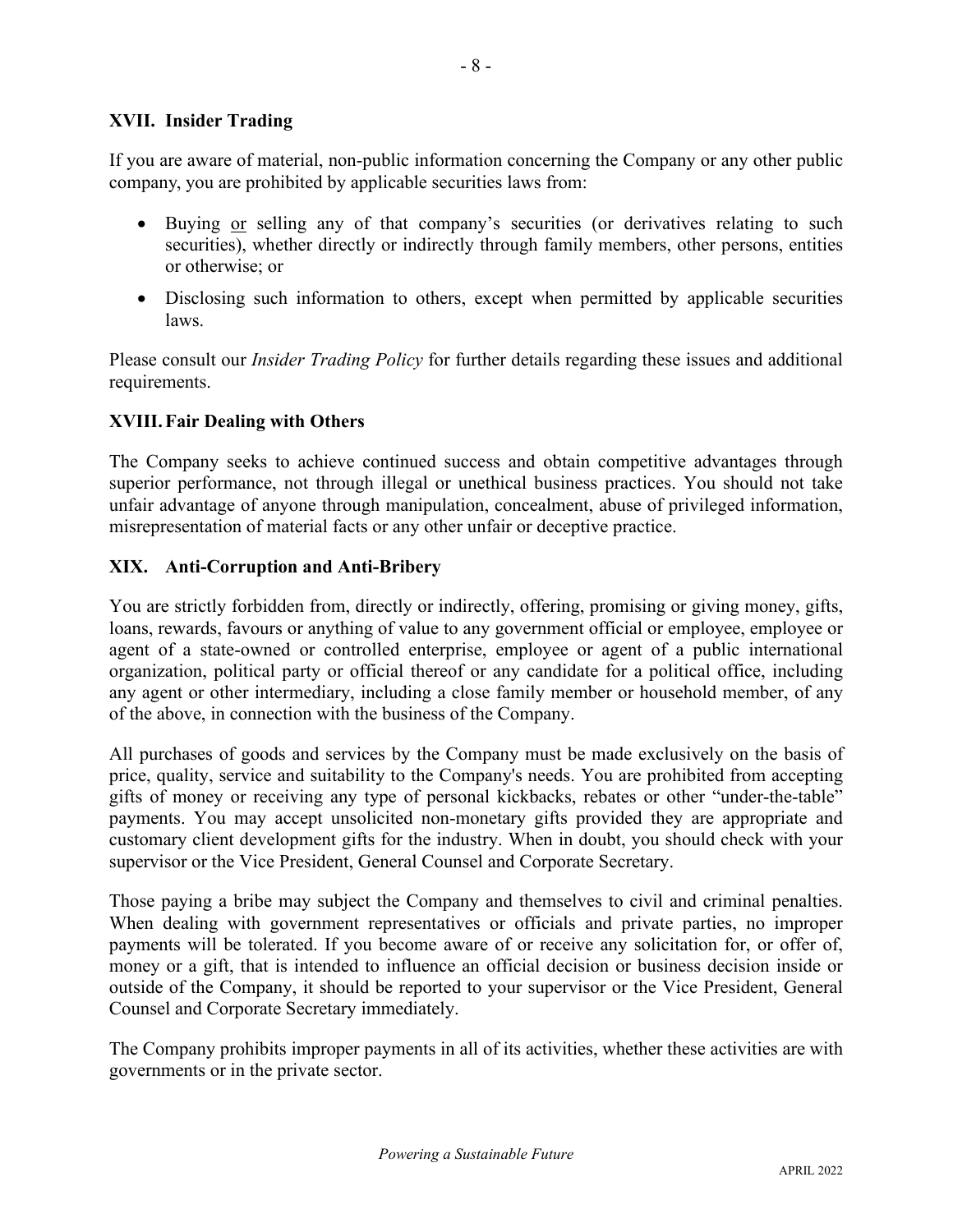### **XX. Corruption of Foreign Public Officials Act and Foreign Corrupt Practices Act**

The Canadian *Corruption of Foreign Public Officials Act* ("**CFPOA**") and the U.S. *Foreign Corrupt Practices Act* ("**FCPA**") contain certain prohibitions with respect to giving anything of value, directly or indirectly, to foreign government officials or certain other individuals in order to obtain, retain or direct business for or to any person. Accordingly, the Company's corporate funds, property or anything of value may not be, directly or indirectly, offered or given by you or an agent acting on our behalf, to a government official or employee, employee or agent of a stateowned or controlled enterprise, employee or agent of a public international organization, political party or official thereof or any candidate for a political office, including any agent or other intermediary, including a close family member or household member, of any of the above for the purpose of influencing any act or decision of such party or person or inducing such party or person to use its or his influence, or to otherwise secure any improper advantage, in order to assist in obtaining or retaining business for, or directing business to, any person.

You are also prohibited from offering or paying anything of value to any person if it is known or there is a reason to know that all or part of such payment will be used for the above-described prohibited actions. This provision includes situations when intermediaries, such as affiliates, or agents, are used to channel payments to government officials.

In addition to complying with the CFPOA and FCPA, you are required to comply with local antibribery and anti-corruption laws in the jurisdictions in which the Company conducts business.

## **XXI. Prohibited Substances**

You are prohibited from using alcohol, cannabis, illegal drugs or other prohibited items, including unauthorized legal drugs which affect the ability to perform your work duties, while on Company premises. In addition, you are prohibited from the possession or use of alcoholic beverages, cannabis, firearms, weapons or explosives on the Company's property unless authorized by the Chief Executive Officer or the Vice President, General Counsel and Corporate Secretary. You are also prohibited from reporting to work while under the influence of alcohol, cannabis or illegal drugs.

#### **XXII. Reporting and Enforcement**

Violations of this Code or any of the Company's other policies, procedures or standards may subject you to discipline by the Company up to and including dismissal or a potential civil lawsuit against you. In addition, the violation of laws, rules or regulations may result in your criminal prosecution or other enforcement proceedings.

You should be alert and sensitive to situations that could result in actions that might violate any laws, rules or regulations or the standards of conduct set out in this Code. If you believe your own conduct or that of a fellow employee may have violated any such laws, rules or regulations or this Code, or that such a violation will occur, you should report the matter, in as much detail as possible, to facilitate an appropriate investigation in accordance with this Code and the Company's *Whistleblower Policy*. The most important point is that possible violations should be reported, and the Company supports all means of reporting them, provided they are reported in good faith.